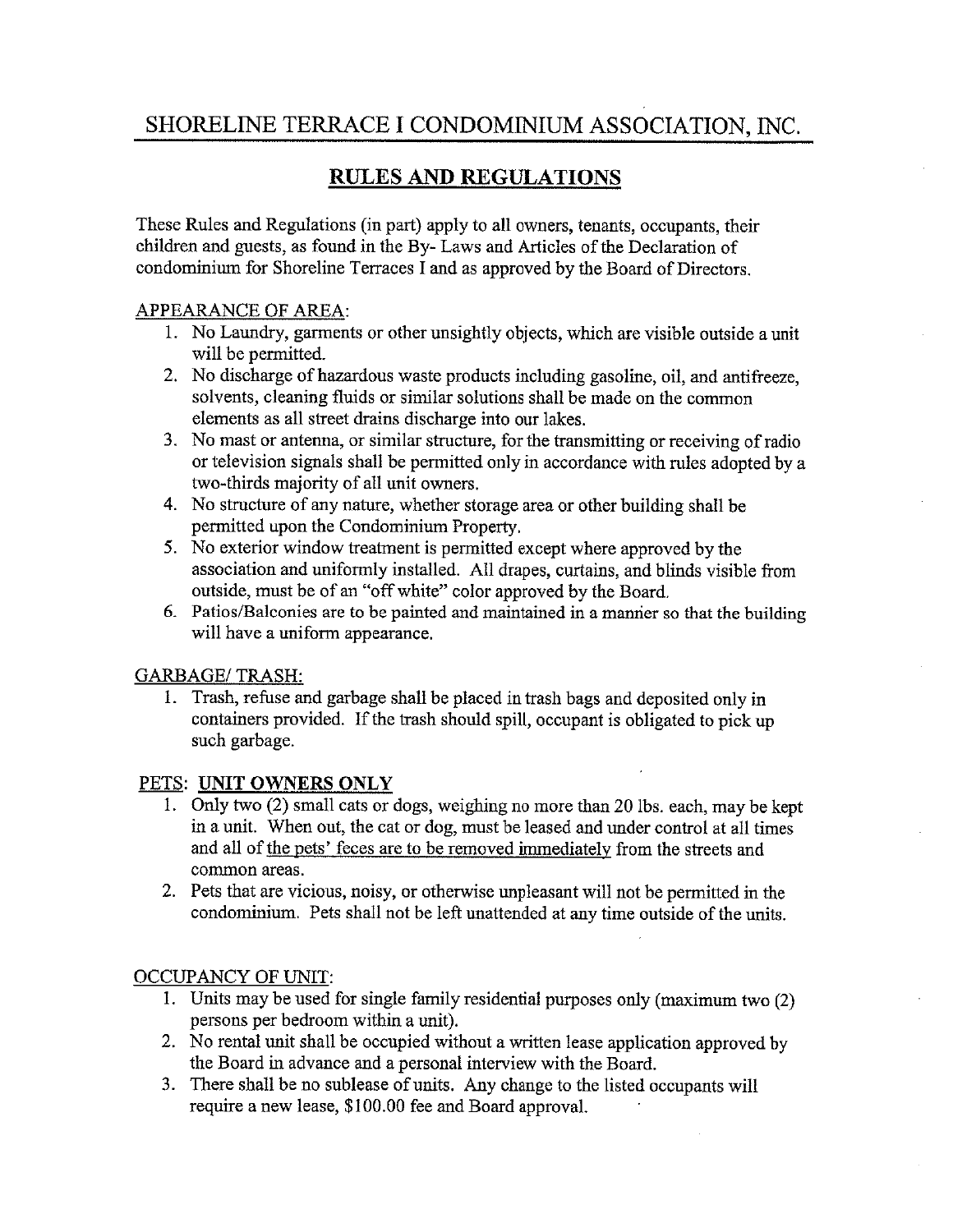### LEASING, SALES, TRANSFERS AND OCCUPANCY:

- 1. Approval by the Board of Directors is required prior to the resale, selling, leasing, transferring or occupancy of any unit. Each application must be accompanied by a fee (non refundable) of one hundred (\$100) made payable to the association, and forwarded to the management company. A personal interview with all prospective tenants is required by the Board of Directors.
- 2. No posting of "For Sale" or "For Lease" signs is permitted.
- 3. No units may be leased for a period of less than one (1) month. New lease terms may not commence more than three (3) times per year.

### GUESTS:

- 1. If the owner is permitting anyone, including relatives, to occupy his/her unit when he/she is not there, Sentry Management, must be notified a minimum of one week in advance. Information required includes: name(s) of unit owner(s) and a unit number, name(s) of visitor(s), home address of visitor, dates unit will be occupied, and year and make of automobile. Sentry will send a copy of our rules to these guests. They must sign a paper saying they agree to abide by the rules and return it to Sentry.
- 2. PERICO BAY CLUB as a whole has adopted a policy of requiring that any visitors who will be staying overnight in the development and who are bringing a vehicle into PERICO BAY CLUB must get <sup>a</sup>pass from the gate house. This pass is to be placed on the dashboard of their vehicle to assist the guard at the gate in identifying visitors, since they do not have a PERICO BAY CLUB sticker for their vehicle.
- 3. It is the responsibility of the owner to see that all guests comply with the Restrictions and Rules and Regulations of the Association. Any guest who violates the Restrictions, Rules or Regulations, may be required to leave the Condominium property and the owner shall be responsible for any damage.

### PARKING:

- 1. Parking any vehicle at any time on common lawn areas or other unpaved areas not intended for parking is prohibited. The sprinkling system pipes are not set deeply into lawn area. Unit owners should park in their assigned carports.
- 2. Boats, campers, open bed commercial vehicles, motorcycles, motor or mobile homes, trailers or open bed trucks shall not be parked in any area except for service vehicles during such times when said service is being performed. The maximum vehicle size allowed is a Gross Vehicle Weight of 6600 Lbs.

### SAFETY/SECURITY:

- 1. Speed limit on all roads within Perico Bay Club shall not exceed 19 miles per hour.
- 2. No activity or action which will increase insurance rates is permitted. Nothing may be kept or stored in a unit or carport or common area which will increase insurance rates that are paid for by the Association.
- 3. All suspicious occurrences should be reported to the gatehouse immediately.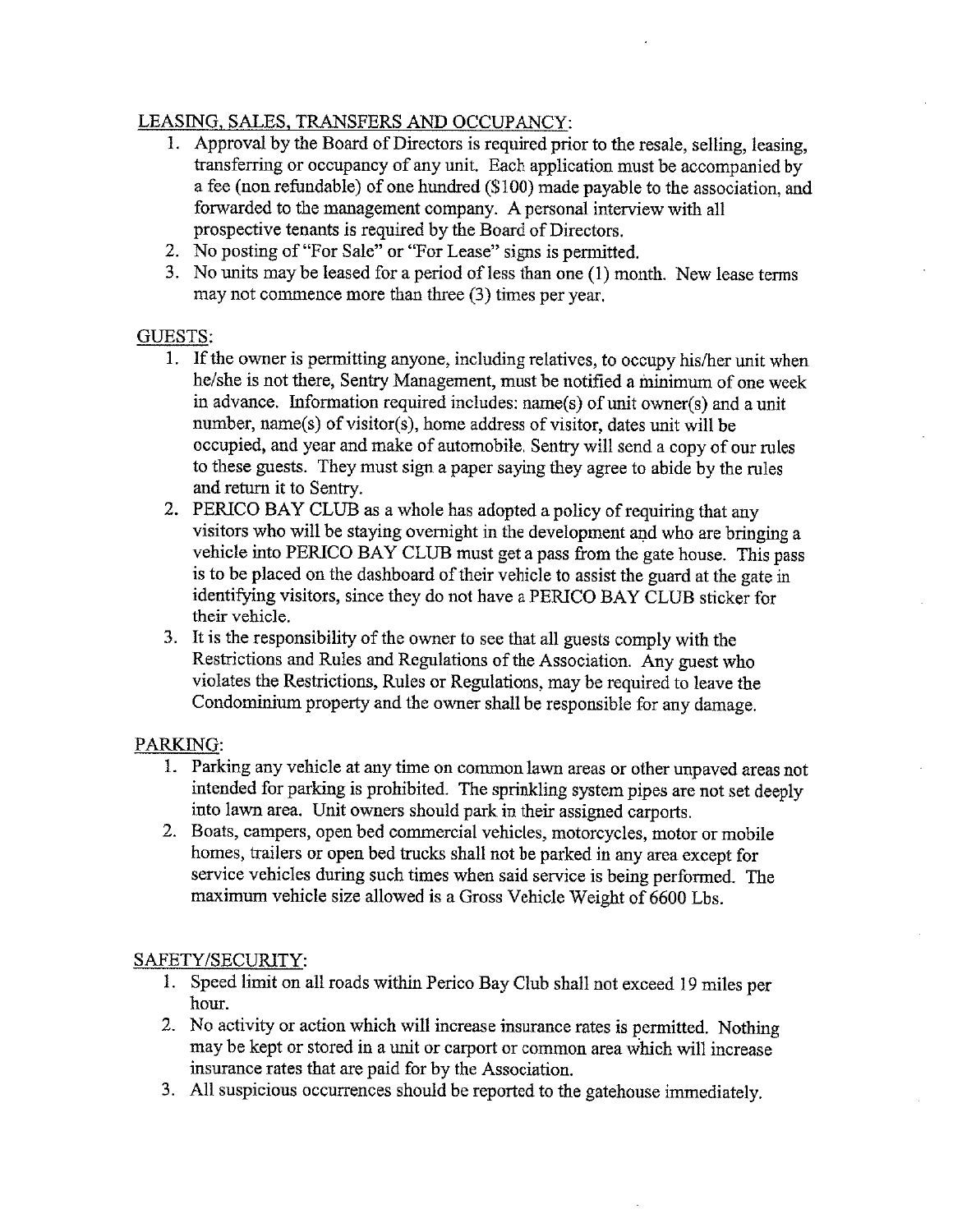#### MISCELLANEOUS:

- 1. There shall be no loud and objectionable noises or obnoxious odors emanating from a unit. Playing electronically amplified devices in such a manner as to be considered a nuisance to the occupants of other units is prohibited.
- 2. No nuisance of any type or kind shall be maintained within the Condominium property.
- 3. Barbecue grills on screened or glass enclosed lanai or within ten (10) feet of the building are prohibited.

#### VIOLATIONS AND ENFORCEMENT:

In the event that the Board of Directors determines that an owner of a unit, or its occupant, tenant, licensee, or invitee, is in violation of any of the provisions of the Condominium Act, the Declaration, Bylaws, Articles, or Rules and Regulations, the Board will, at a minimum, undertake the following procedure:

- 1. The party against whom the fine is sought to be levied shall be afforded an opportunity for a hearing after reasonable notice of not less than fourteen (14) days and said notice shall include:
	- a. A statement of the date, time and place of the hearing;
	- b. A statement of the provisions of the Declaration, Association Bylaws, or Association Rules which have allegedly been violated.; and
	- c. A short and plain statement of the matters asserted by the Association.
- 2. The party against whom the fine may be levied shall have an opportunity to respond, to present evidence, and to provide written and oral argument on all issues involved and shall have an opportunity at the hearing to review, challenge, and respond to all material considered by the Association.

#### EMERGENCY FACILITIES

| Emergency                   | 911      | Blake Memorial Hospital   | 792-6611 |
|-----------------------------|----------|---------------------------|----------|
| <b>Security Guard House</b> | 794-5098 | Poison Control Center     | 748-2121 |
| Manatee County Sheriff      | 747-3011 | <b>Community Services</b> | 746-4998 |
| Fire Department             | 747-1161 |                           |          |

Argus Property Management, Inc. 2477 Stickney Point Road, Ste 118A Sarasota, FL 34231

941 - 927 - 6464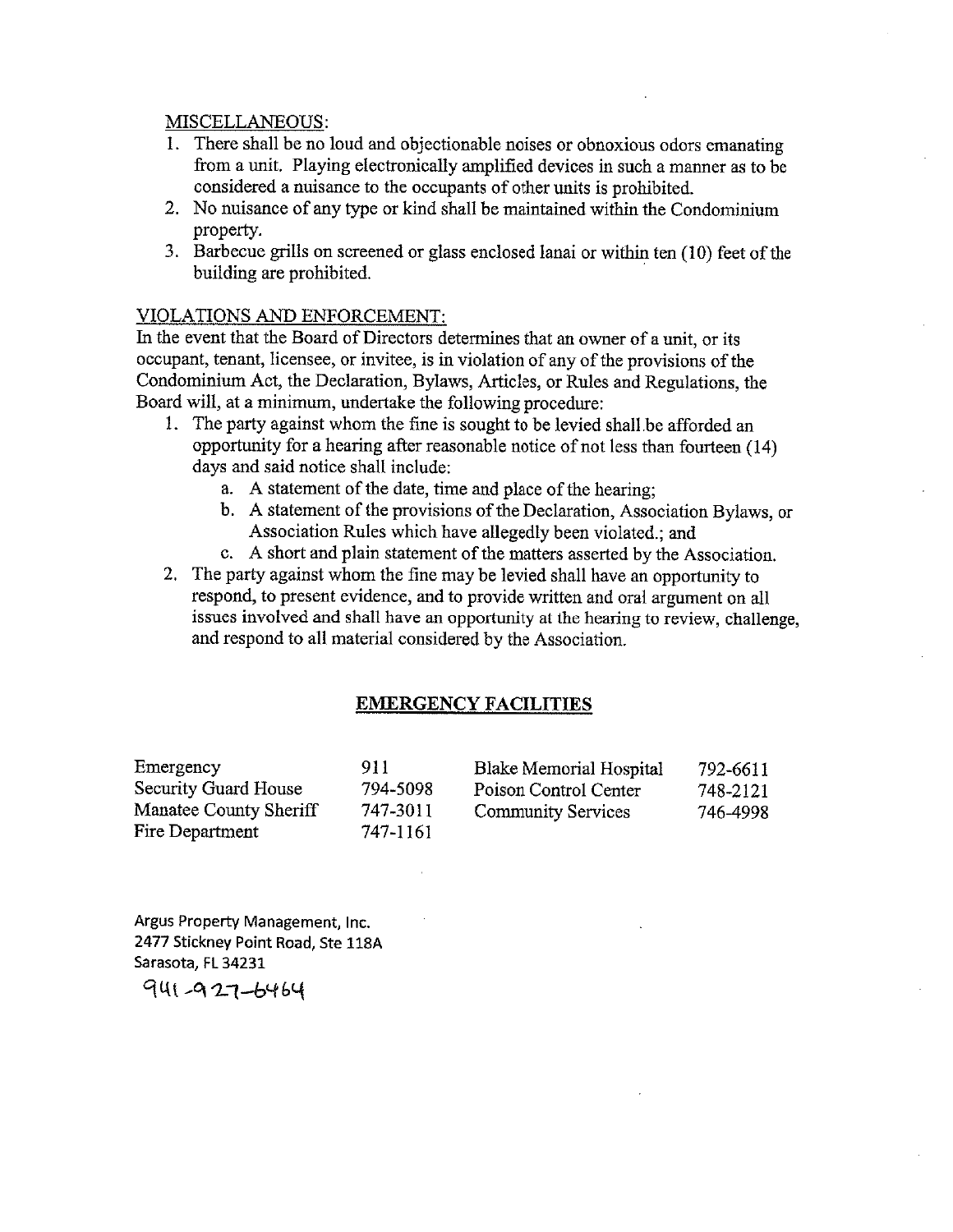#### STATE OF FLORIDA, MANATEE COUNTY HEALTH REGULATIONS

- 1. No animals in pool or on pool deck
- 2. No food or glass containers in pool or on pool deck
- 3. SHOWER BEFORE ENTERING POOL AND SPA
- 4. Bathing load: 18 persons pool, 5 persons spa
- 5. Pool hours: Dawn to Dusk
- 6. No diving, No jumping.

#### ADDITIONAL ASSOCIATION POOL RULES

- 1. No diving.
- 2. Shoulder length hair to be tied or covered with cap.
- 3. The pools are private and are meant for the use of residents and their guests only.
- 4. Use of pool facilities at any time is at the participant's own risk.
- 5. Children under twelve (12) years of age are not permitted to use the pool facilities unless accompanied by an adult. Diapered children are not allowed in the pool, i.e., must be toilet trained.
- 6. Showers must be taken before entering the pool.
- 7. All persons using suntan lotion are required to cover pool chairs with towels, because lotions stain and damage plastic straps. Umbrellas are to be closed when not in use. Lounges are to be left in a normal upright position with back against the railing.
- 8. Dogs and other pets are not permitted in the pool areas.
- 9. Glass and other sharp objects are not permitted in the pool area.
- 10. Food, drinks and gum are not permitted in the pool and must be limited on the pool deck to non-glass containers.
- 11. Running, ball playing, diving, jumping, and other noisy or hazardous activities are hazardous to others and will not be permitted in the pool area. Pushing, dunking and dangerous games are prohibited.
- 12. Fishing, spear fishing and snorkeling equipment, other than a mask or swimming glasses is not to be used in the pool area. Uncovered Styrofoam is never allowed. Floats should not be used when pool is crowded.
- 13. All swimmers must wear bonafide swimming attire. Cut-offs, dungarees and Bermudas are not considered appropriate swim-wear.
- 14. Consideration of others requires volume of radios and recorders to be kept at a reasonable non-interference level.
- 15. Saving chairs for persons absent from the pool is prohibited.
- 16. The pool washrooms are not intended to replace your personal facilities. These washrooms should be limited to "pool related" activities.
- 17. All persons using the pool area and washrooms are to keep the areas clean by properly disposing of all trash in the containers provided.
- 18. The pools and spa may not be used at night when the pool lights are off. In no case should the pool be used between the hours of dusk to dawn, unless otherwise posted or prior approval of the Boards is obtained.
- 19. The owners will be responsible for any damage caused by their guests or renters.